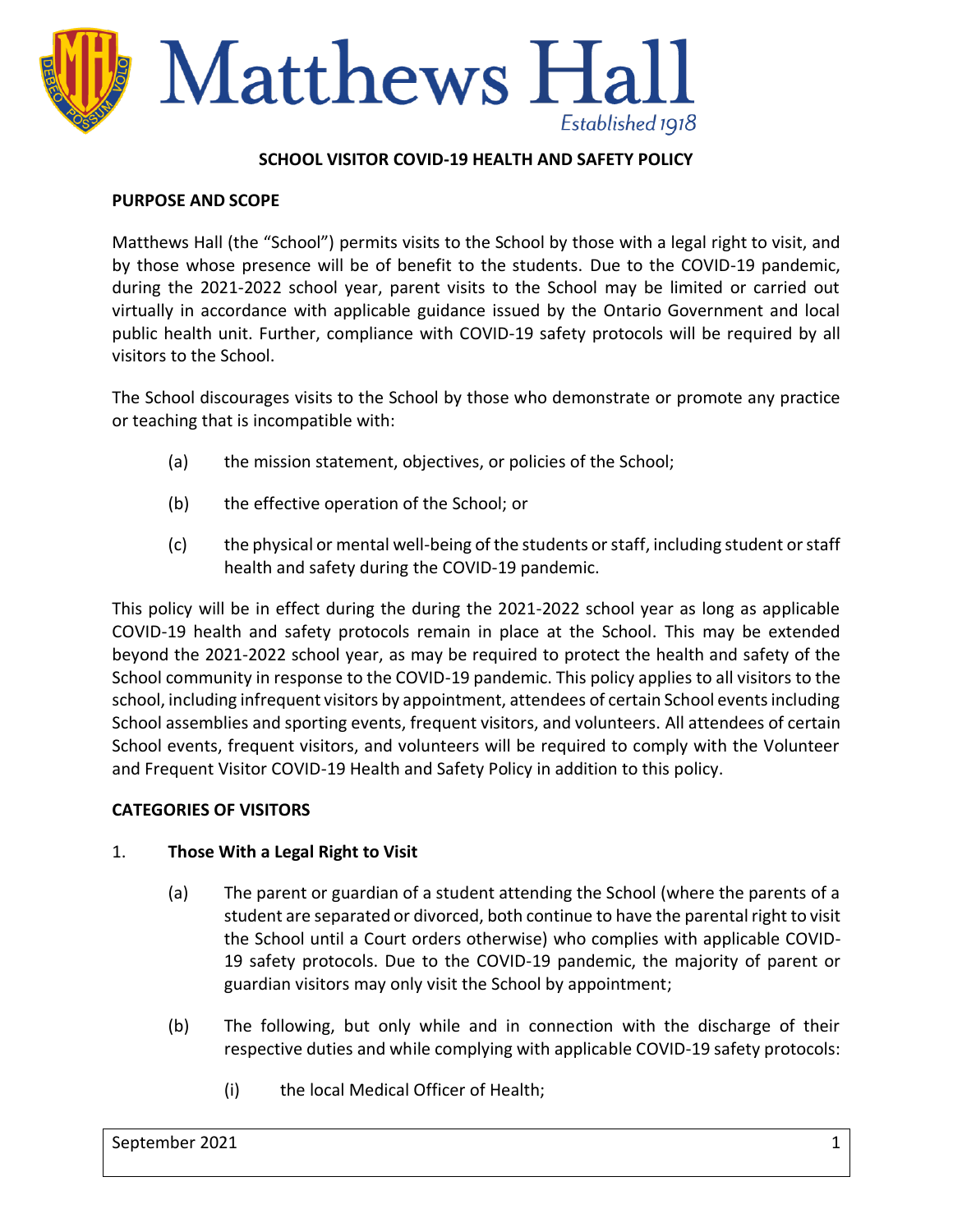- (ii) the assessor for municipal tax purposes;
- (iii) the local building inspector;
- (iv) the Fire Marshall;
- (v) a police officer;
- (vi) a person authorized under the *Child, Youth and Family Services Act, 2017.*

## **2. Those Whose Visits Are Encouraged**

This group includes persons invited by School administration to make instructional or other presentations to and for the benefit of the students or the staff of the School. Care must be taken to ensure that the person or group does not fall into the category whose attendance is opposed by the School. For this reason, appropriate staff are required to scrutinize the aims, objectives and methods of those invited to make presentations in the School. Frequent visitors to the School and volunteers for the School, including all parent volunteers, must comply with the Volunteer and Frequent Visitor COVID-19 Health and Safety Policy in addition to this policy.

## **3. Those Whose Visits Are Permitted**

This group is composed of persons to whose presence the School administration has no objection, so long as their presence does not interfere with the needs of the School, and so long as they respect the personal and property rights of others and all applicable COVID-19 protocols. This group includes those who are authorized to use School facilities pursuant to other School policies.

## **4. Those Whose Visits Are Opposed**

The School is opposed to the presence of the following persons:

- (a) those whose presence, in the judgement of the Head of School or designate, would be detrimental to the physical or mental well-being of the students, including those who fail to follow applicable COVID-19 safety protocols; and
- (b) those demonstrating a lack of regard for the personal and property rights of others.

## **APPOINTMENT TO VISIT**

In all cases visitors are required to make an appointment in advance so that mutual convenience and minimal disruption may be assured. Due to the COVID-19 pandemic, some meetings and visits to the School may be scheduled virtually rather than in person, to maintain health and safety at the School.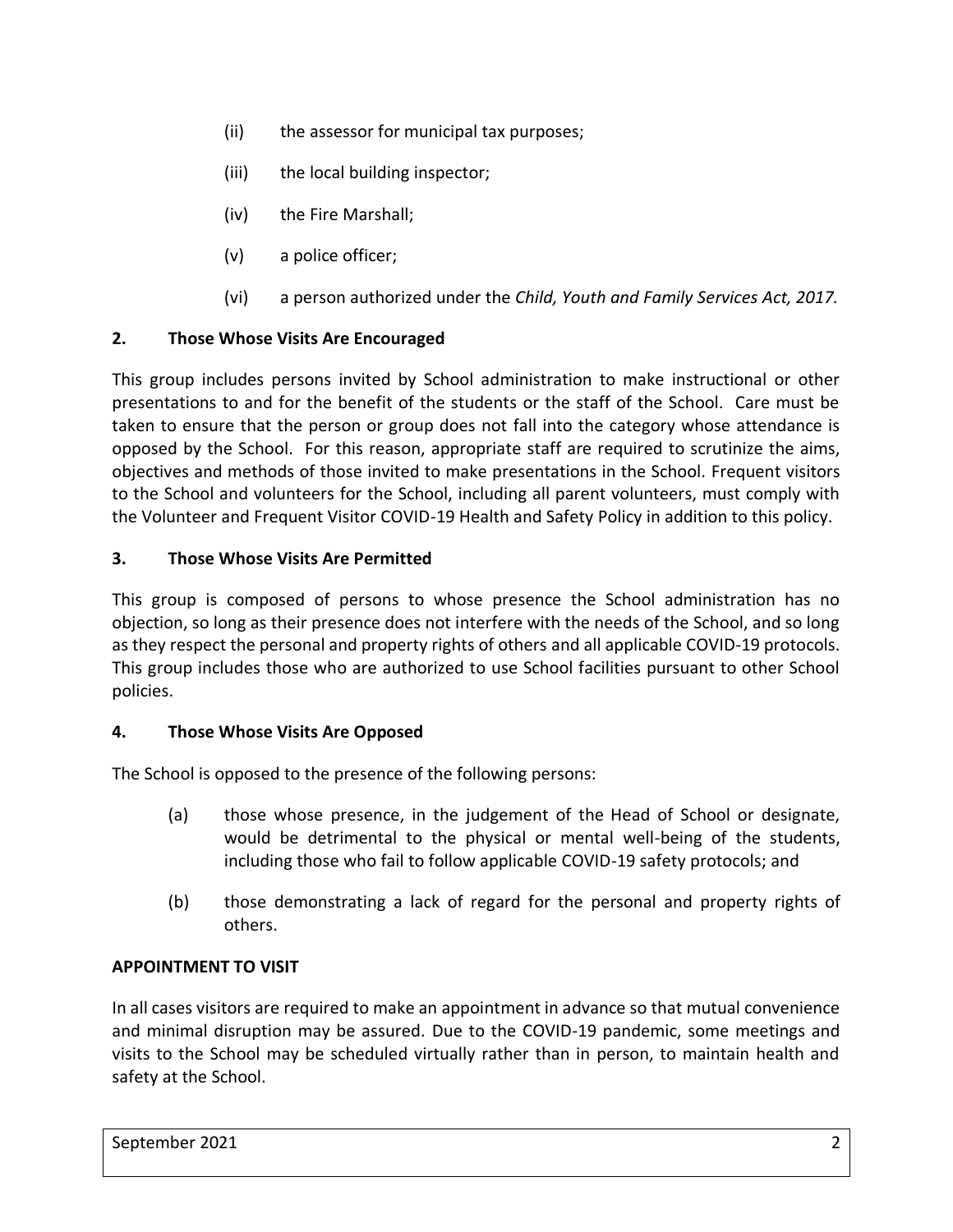# **REPORT TO THE OFFICE**

Upon arrival at the School, all visitors are required to report to the office, thus giving the Head of School or designate the opportunity to meet and welcome them. Visitors will be requested to sign the Visitor's Book, stating their name, address, and reason for the visit.

## **IDENTIFICATION OF THE VISITOR**

Because of the obligation of the School administration to safeguard the welfare of the students in appropriate cases, the Head of School or designate must be satisfied that the visitor is the person who he or she purports to be. Unless the visitor is known to the Head of School or designate, proper identification should, with sensitivity and discretion, be insisted upon. This may be accomplished, among other ways, by:

- (a) personal identification of the visitor by someone in the School;
- (b) production of a driver's licence; or
- (c) verification of information given by the visitor against information contained in School records.

## **COVID-19 HEALTH AND SAFETY**

Due to the COVID-19 pandemic, it is more important than ever that all appointments to visit the School in person be scheduled and approved by the School in advance.

All visitors to the School are required to comply with applicable School policies during their visit, including policies related to health and safety during the COVID-19 pandemic. Such policies will be developed in accordance with applicable regulation and public health guidance may include:

- the wearing of masks or face coverings;
- self-screening for COVID-19 symptoms, recent travel, and close contact with confirmed or suspected cases;
- physical distancing requirements; and
- hand hygiene, including regular hand washing and/or sanitization.

Failure to comply with applicable covid-19 safety protocols will result in refusal of access to the school.

## **REFUSAL OF ACCESS**

Where, because of demeanour or other reason, the Head of School or designate determines that the presence of the visitor would be detrimental to the physical or mental well-being of a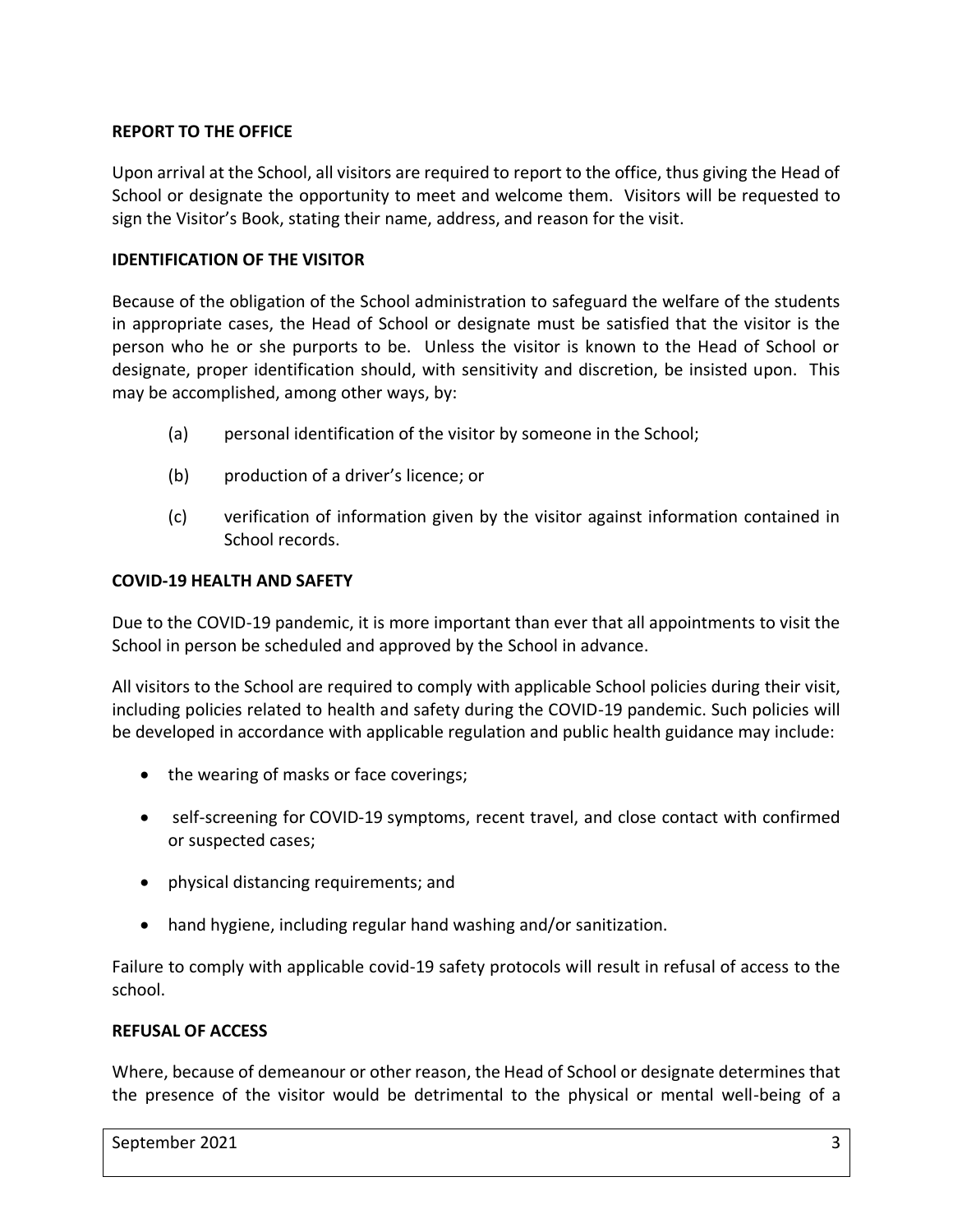particular student or the students generally, the Head of School or designate has the authority to refuse admission to the visitor.

The School may also take action pursuant to the Ontario *Trespass to Property Act* (the "TPA"). Trespassing is an offence under the TPA and can result in a fine of up to \$2,000. Actions which constitute an offence under the TPA include:

- entering the premises when entry is prohibited under the TPA;
- engaging in an activity on the premises when the activity is prohibited under the TPA; or
- failing to leave the premises immediately after being so directed by the occupier or a person authorized by the occupier of the premises.

Notice provided pursuant to the TPA shall be provided in writing, shall indicate that the individual's presence on School property has been considered detrimental to the safety and well-being of persons on the School premises, and shall provide that failure to comply with the request may result in prosecution under the TPA.

Where the Head of School or designate becomes aware of a person who has entered the premises that is prohibited from being there, or is engaging in a prohibited activity, or fails to leave the premises immediately after being directed to do so, the Head of School may:

- if possible, confront the trespasser and verbally request that the trespasser leave and not return;
- ask the trespasser to identify himself or herself and give the reason for his or her presence on School property;
- where appropriate, send a letter of caution to the trespasser regarding a possible trespass notice and/or notice of denial of access; and
- send the trespasser a written notice, by registered mail, with a copy sent to the proper School official and the police.

Once a trespasser has been warned, if the School official becomes aware of the return of that person, the official should contact the police immediately and then monitor the situation pending the arrival of the police. In the event that there is an element of danger with respect to a trespass situation, the police should be contacted immediately.

## **ACCESS TO STUDENTS**

The right of a person to visit the School does not carry with it the right to visit with, or speak to, any student in the School.